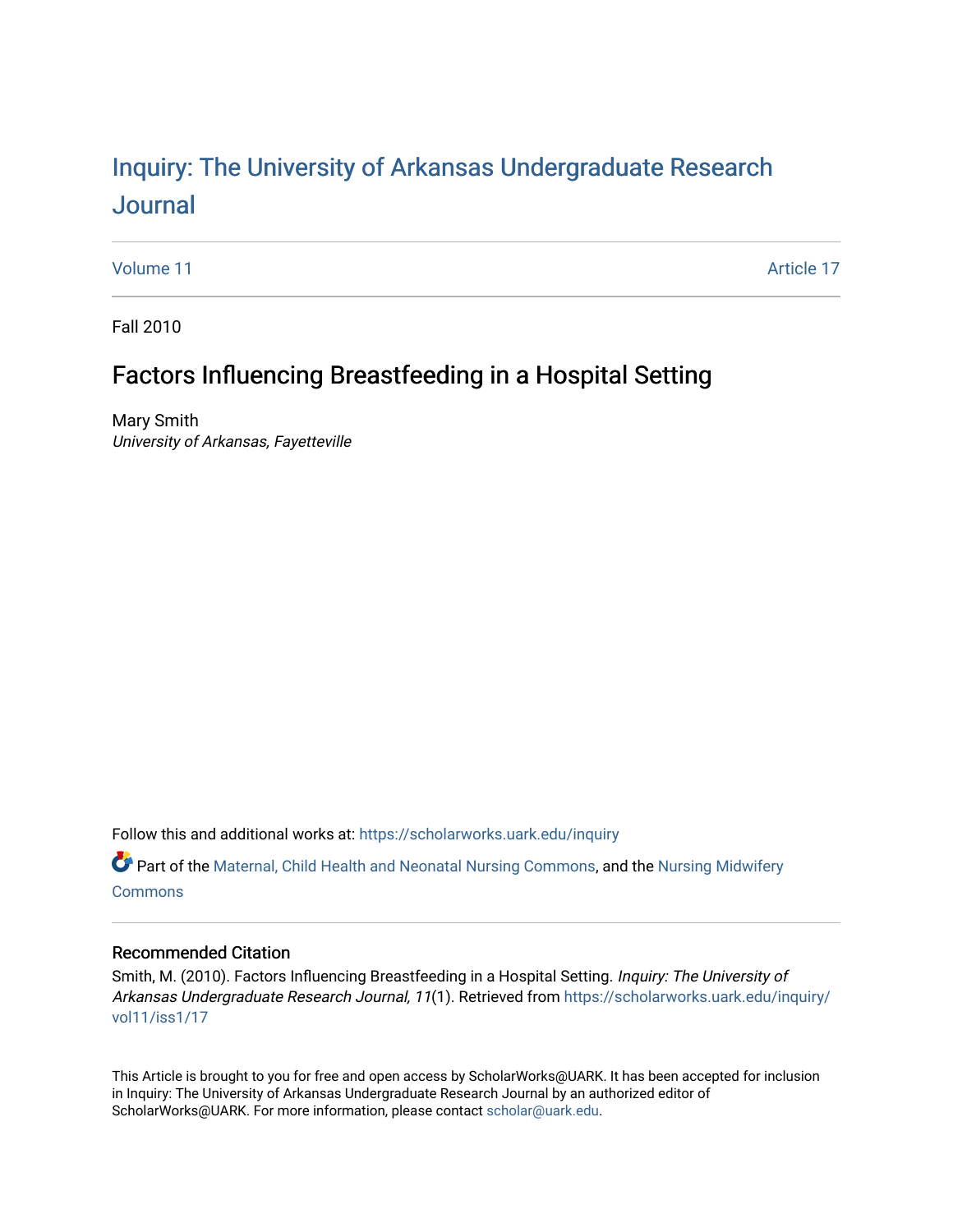## **FACTORS INFLUENCING BREASTFEEDING IN A HOSPITAL SETTING**

## **Mary Smith Department of Nursing**

#### **Faculty Mentor: Kathleen Barta Eleanor Mann School of Nursing**

#### **Abstract**

*Breastfeeding is promoted across the globe as the optimum method of infant feeding (World Health Organization,WHO, 2003). Though there is a plethora of published benefits of breastfeeding for baby and mother, breastfeeding rates are below the national goal of 75% for Healthy People 2010 during early postpartum and considerably lower at six months and at one year (Li et al., 2005; HHS, 2000). Arkansas is significantly below the national average and goals, with only 60% of mothers ever breastfeeding versus 74% nationally (Centers for Disease Control and Prevention, CDC, 2008). To meet these goals nationally and on a state level, it is important to examine the factors associated with a mother's choice of breastfeeding. Part I of this study examined the relationship between breastfeeding at discharge and the mother's initial feeding preference, method of delivery, time of birth, birth-to-breast time, and any formula supplementation. It also identified which factor had the strongest relationship with rates of breastfeeding upon hospital departure. Part II of this study examined hospital nurses' attitudes, knowledge, and confidence about breastfeeding instruction as related to their self-reported assistance with and promotion of breastfeeding in the past year. Results: Exclusive breastfeeding at discharge was related to type and time of delivery, birth–to-breast time, and use of formula supplementation. Knowledge and attitude scores did not yield significant correlations with the assistance and promotion of breastfeeding, though a weak positive correlation was noted between confidence in breastfeeding promotion and the nurses' assistance and promotion of breastfeeding.*

#### **Introduction**

Breastfeeding is promoted across the globe as the optimum method of infant feeding (WHO, 2003). Though there is a plethora of published benefits of breastfeeding for baby and mother, breastfeeding rates are below the national goal of 75% for *Healthy People 2010* during early postpartum and considerably lower at six months and at one year (Li et al., 2005; HHS, 2000). Arkansas is significantly below the national average and goals, with only 60% of mothers ever breastfeeding, versus the national average of 74%, and only 22.5% of Arkansas mothers exclusively breastfeeding three months after the infant's birth (CDC, 2008). Arkansas hospitals and birth centers scored only 53 out of 100 (below the national 66) for facility supportive breastfeeding practices (DiGirolamo et al., 2008). With the *Healthy People 2010* initiative, the United States Department of Health and Human Services hopes to see the national breastfeeding goals met by 2010 (Li et al., 2005; HHS, 2000). Some of the lower percentages in breastfeeding rates are caused by lower numbers of low-income and minority mothers choosing not to breastfeed (Li et al., 2005; HHS, 2000; Wolf, 2003). Other factors within the hospital setting could potentially be the cause of the gap in rates.

Though the practice of breastfeeding is dateless, its ben-

Published by ScholarWorks@UARK, 2010

efits have just been verified and highlighted in the past century. Throughout the twentieth century, however, breastfeeding declined as births moved out of homes and into hospitals and more physicians encouraged newly designed formulas that were thought to have more nutrients for the baby (Gibson, 2005; Wolf, 2003). In the latter twentieth century, emerging research supported the benefits of breastfeeding. This research and the resurgence of physician encouragement began to counteract declining breastfeeding rates postpartum, raising them from 24% in 1971 to just over 70% in (Gibson, 2005; Wolf, 2003).

#### *Infant Benefits*

Current research demonstrates that breastfeeding can dramatically decrease infant mortality rates (American Academy of Pediatrics, 2005; Barrett, 2004). Breastfeeding is also known to decrease gastrointestinal problems, including diarrhea, often linked to formula consumption (AAP, 2005; Gibson, 2005). Breastfeeding reduces the rate of infections in newborns and children, specifically ear, respiratory, and urinary tract infections (AAP, 2005; Barrett, 2004; Galson, 2008; Greer et al., 2008). It can also reduce atopic diseases such as asthma, eczema, allergic rhinitis, and food allergies (AAP, 2005; Greer et al., 2008). Breastfeeding is associated with dramatic decreases in pediatric obesity (AAP, 2005; Armstrong et al., 2002; Grummer-Strawn et al., 2004) and with reduced risk for the development of type 1 diabetes mellitus (AAP, 2005; Sadauskait -Kuehne et al., 2004). Breastfed infants also show an increase in neurological development and have a decreased risk of Sudden Infant Death Syndrome (SIDS) (AAP, 2005; Barrett, 2004). Acting as a natural analgesic, breastfeeding can assist in comfort measures for infants during painful medical procedures (AAP, 2005; Gray et al., 2002).

#### *Maternal Benefits*

Not only does breastfeeding have an overwhelming benefit for the baby, but mothers reap benefits as well. The skin-to-skin contact associated with breastfeeding develops and enhances a maternal-child bond (AAP, 2005; Britton et al., 2006; Dabrowski, 2007). Furthermore, breastfeeding mothers are less likely to suffer from postpartum depression (Akman et al., 2008). Additionally, breastfeeding increases the rate of return of the mother's body to a pre-pregnancy state (AAP, 2005; Dewey et al., 1993; HHS, 2000). Breastfeeding mothers also show a significant decrease in the risk for breast and ovarian cancers (AAP, 2005; Chilvers, 1993; Galson, 2008; Gwinn, 1990; HHS, 2000). Further, a decrease in the risk of developing osteoporosis and hip fractures after menopause has also been linked to mothers who breastfeed (AAP, 2005; Cumming et al., 1993; Fox et al., 1993; HHS, 2000). Surprisingly, breastfeeding benefits women in the workplace by decreasing time off for sick children and lowering costs of health care to the employer (Cohen et al., 1995; Galson, 2008). The mother and the family greatly benefit from the decreased or eliminated cost of formula and a decrease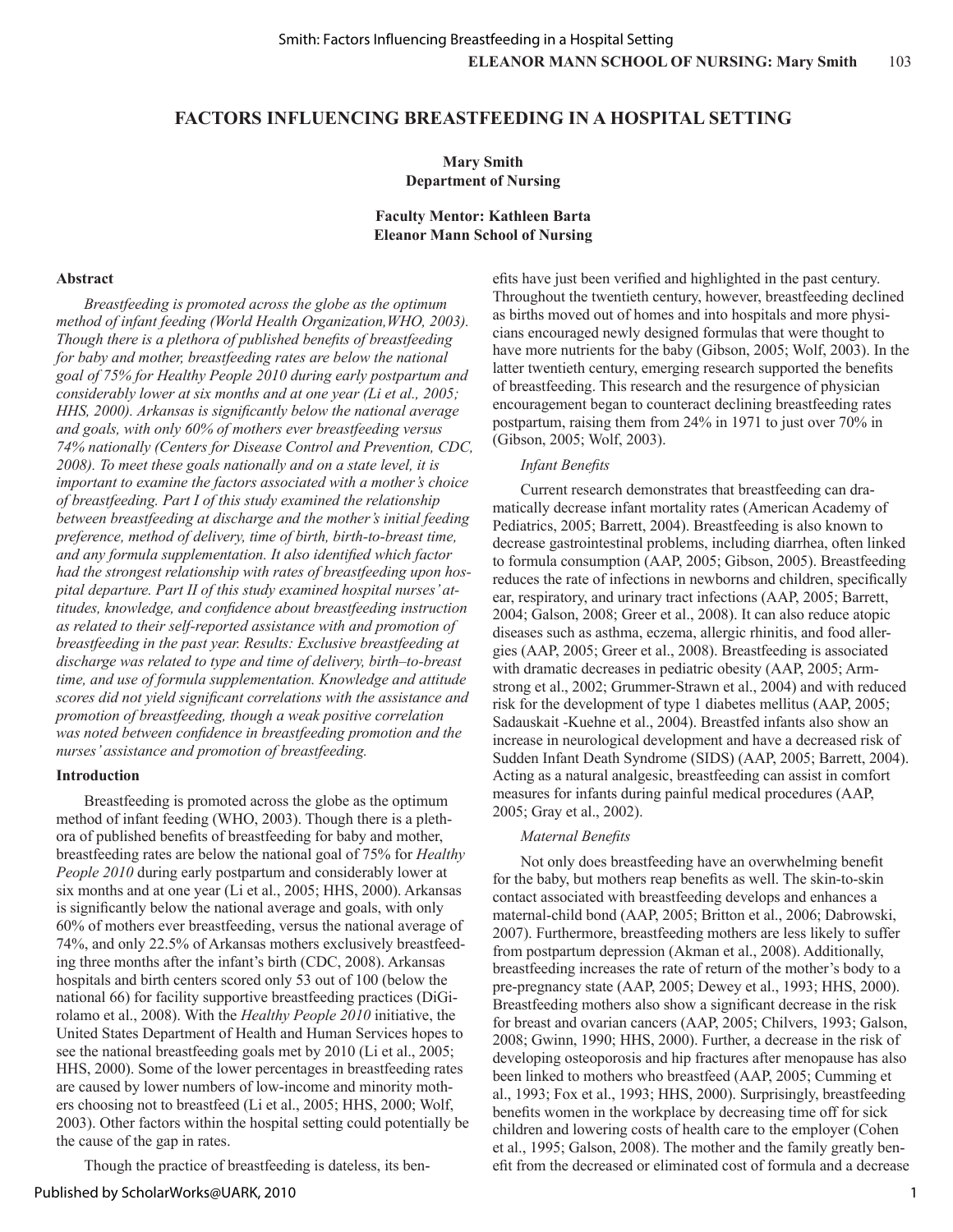in health care costs in the child's future (AAP, 2005; Ball, 1999).

#### *Factors Influencing Breastfeeding Rates*

Infants benefit from breastfeeding long term. The AAP recommends exclusive breastfeeding for six months and support for breastfeeding through the first year and beyond as desired (AAP, 2005). However, a number of factors influence a mother's decision to continue breastfeeding over time. Attitudes and social support of the mother affect exclusive breastfeeding at 6 months (Bai et al., 2010). Mode of delivery could affect exclusive breastfeeding; research suggests that mothers need even greater support in breastfeeding following a caesarean birth (Baxter, 2006). Time of birth could also affect in-hospital breastfeeding as formula supplementation is most likely to occur between 7 PM and 9AM (Gagnon et al., 2005). The World Health Organization (1998) reported that getting an infant to the breast within 30 minutes of a normal vaginal delivery correlated with exclusive breastfeeding at 2-3 months of age. A study of Japanese women showed a strong correlation between exclusive breastfeeding at four months and a maximum birth-to-breast time of 120 minutes (Nakao et al., 2008). Formula supplementation in the hospital has been shown to decrease the length of breastfeeding (Sheehan, 2006; Tender et al. 2009). A lower rate of exclusive breastfeeding during the hospitalized postpartum period could relate to the substandard rate of long-term breastfeeding (Tender et al., 2009).

Mothers learn about breastfeeding techniques and its benefits in a variety of ways. Women associate with friends or family members who have breastfed infants in the past and can view the practice positively or negatively depending on the observed experience of others (Williams et al., 1999). Prenatal and parenting classes may also include breastfeeding education. A great deal of education on breastfeeding occurs in the hospital setting and is conducted by the nursing staff. In one study, 37% of mothers said in-hospital support was the most influential factor in choosing breastfeeding (Williams et al., 1999). Pender's health promotion model also identifies interpersonal influences, including health providers, as a stimulus producing a health promoting behavior (Pender et al., 2002). Breastfeeding is classified as a health promoting behavior because of its positive impact on the health of mother and baby (Schlickau et al., 2005). Nurses' attitudes towards breastfeeding, their knowledge base, and their affirmative reinforcement significantly influence the success of breastfeeding for mothers (Ellis et al., 1983; Williams et al., 1999). Unfortunately, the endorsement of formula use by hospital staff has had a stronger impact than hospital staff support and promotion of breastfeeding (Williams et al., 1999). Further, mothers who choose to use formula attribute their choice to in-hospital staff more so than do mothers who choose to breastfeed (Williams et al., 1999).

#### **Aims of the Study**

Part I of this study examined the relationships between rate of exclusive breastfeeding at discharge and the following variables: initial mother preference, method of delivery, time of birth, birth-to-breast time, and any formula supplementation. The goal was to determine which in-hospital factor, if any, had the strongest correlation with exclusive breastfeeding rates at discharge. Part II of this study examined the relationship between assistance with and promotion of breastfeeding by the nurses in the hospital setting and the variables of years in practice, level of education, personal

experience, attitudes, knowledge levels, and confidence levels.

#### **Part I**

#### **Method**

*Design.* A retrospective chart review was conducted to gather specific data for statistical analysis. Each chart was assigned a random case number and did not contain the name of the patient or the medical record number. Variables of interest were initial mother feeding preference, method of delivery, time of birth, birth-tobreast time, any formula supplementation, and preferential feeding choice at discharge. The following variable definitions were used. *Birth-to-breast time* is the amount of time between the documented time of birth and the documented initial breastfeeding of the baby calculated in minutes. *Supplementation* is the use of infant formula exclusively or in combination with breast milk to feed the infant, measured by the act of supplementation and the number of times formula was fed to the newborn at any point during the hospital stay. *Rates at discharge* are the number of mothers who are exclusively breastfeeding at the time they are released from the hospital with their infant, measured by exclusive breastfeeding charted during the last 12 hours of their hospital admission and as indicated on the discharge summary. *Breastfeeding with supplementation* is the use of breastfeeding and formula within the last 12 hours of hospital admission.

*Sample.* The charts sampled in this study were those of mothers delivering term infants in an urban health care facility in Northwest Arkansas. Term infants are those who are born after 37 weeks gestation or who are not admitted to the NICU or termed 'preemie'. Birth methods included caesarean section and vaginal births. Mothers of babies admitted to the neonatal intensive care unit and mothers with illnesses or contraindications to breastfeeding were excluded from this study. Ten percent of female patient charts falling within the aforementioned criteria from January 2008-June 2008 were viewed and analyzed. The sample size was 152.

*Data and Analysis*. Descriptive statistics were calculated for all variables. The format for creating each variable is provided in Table 1. **Table 1.** Elements for Chart Review

| Breastfeeding at<br>discharge              | Breastfeeding<br>preference upon<br>admission                                            | Method of<br>Delivery                                     | Time of Birth                                                      | Birth-to-breast time                                                                                          | Formula<br>Supplementation                                                                                                               |
|--------------------------------------------|------------------------------------------------------------------------------------------|-----------------------------------------------------------|--------------------------------------------------------------------|---------------------------------------------------------------------------------------------------------------|------------------------------------------------------------------------------------------------------------------------------------------|
| $\Box$ Yes                                 | $\Box$ Prefer<br>breastfeeding<br>Prefer formula<br>п<br>feeding<br>$\Box$ No preference | Caesarean<br><b>Section</b><br>$\Box$ Vaginal<br>delivery | Note delivery<br>time                                              | Calculate minutes<br>from time of birth to<br>time of first<br>breastfeeding                                  | $\Box$ No<br>$\Box$ Yes<br>$\Box$ If yes, how many<br>times?                                                                             |
| $\Box$ No                                  | $\Box$ Prefer<br>breastfeeding<br>Prefer formula<br>п<br>feeding<br>$\Box$ No preference | Caesarean<br><b>Section</b><br>$\Box$ Vaginal<br>delivery | Note delivery<br>time                                              | Calculate minutes<br>from time of birth to<br>time of first<br>breastfeeding or<br>note if never<br>breastfed | $\Box$ No<br>$\Box$ Yes<br>$\Box$ If yes, how many<br>times?                                                                             |
| Frequency and<br>percentages<br>calculated | Frequency and<br>percentages<br>calculated                                               | Frequency and<br>percentages<br>calculated                | Mean and<br>standard<br>deviation<br>calculated for<br>both groups | Mean and standard<br>deviation calculated<br>for both groups                                                  | Frequency and<br>percentages calculated.<br>Means and standard<br>deviations for the<br>number of<br>supplementations also<br>calculated |

#### **Results**

In the 152 charts reviewed, 101 mothers indicated exclusive breastfeeding as their initial preference for feeding method on the delivery report. Twenty-three mothers preferred bottle feeding, and 38 mothers preferred combined breastfeeding and bottle use as the source of nutrition for their infant. Only 55% of those with an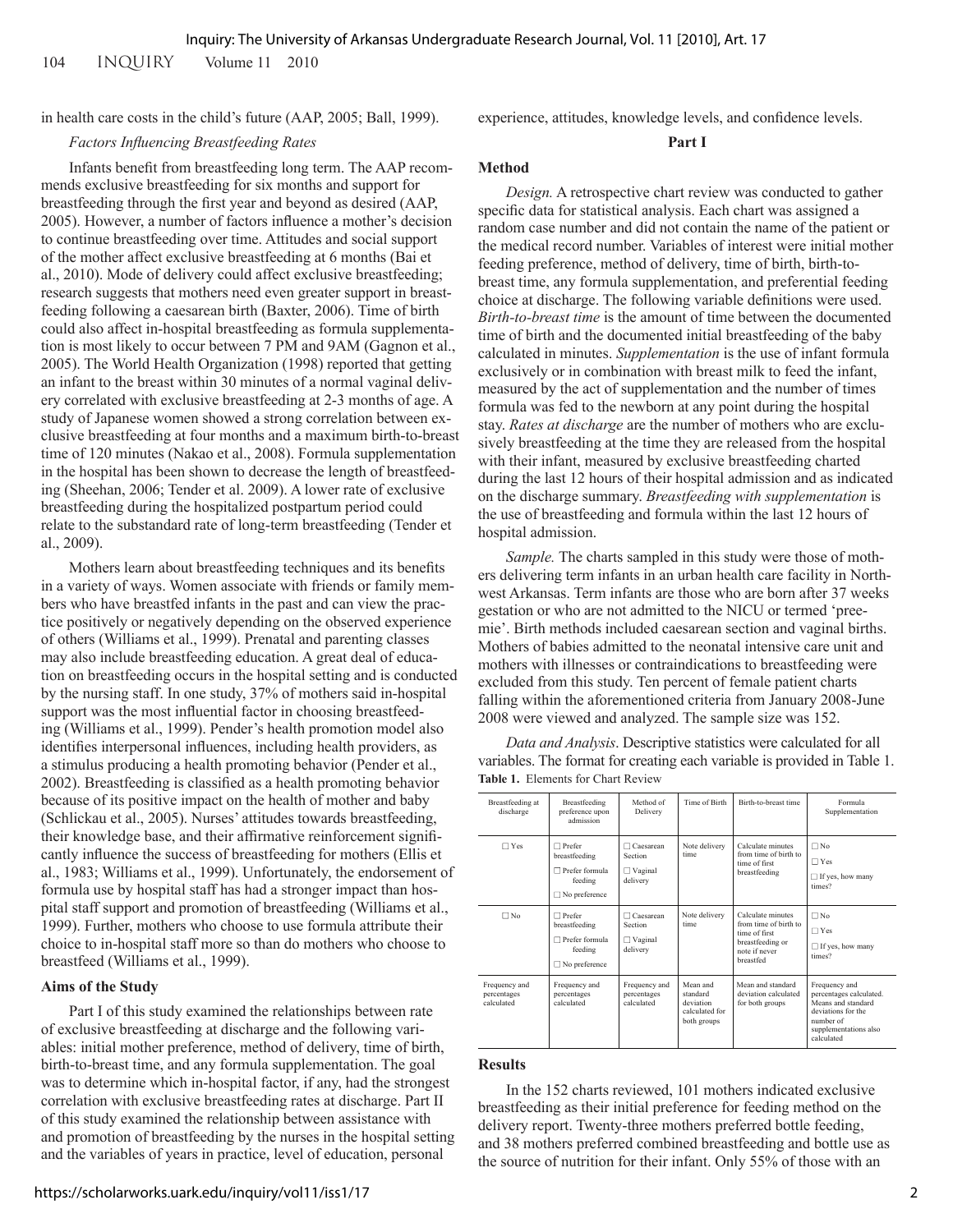exclusive breastfeeding preference were exclusively breastfeeding at discharge. Ninety-five percent of those desiring bottle feedings initially were discharged bottle feeding. Eighty-nine percent of those who preferred breast and bottle feedings initially were discharged from the hospital using breast and bottle feedings. Of the 66% mothers who initially preferred breastfeeding alone, 33% left the hospital breastfeeding with supplementation. See Figure 1.



**Figure 1.** Exclusive breastfeeding at discharge based on mother's initial preference

Seventy-six babies were delivered by caesarean section, and 76 babies were delivered vaginally. There were no significant differences in initial feeding preference based on type of delivery. However the method of delivery influenced the rate of exclusive breastfeeding at discharge. Forty-one mothers (53.95%) with vaginal deliveries left the hospital exclusively breastfeeding, while only 17 mothers (22.37%) with caesarean deliveries left the hospital exclusively breastfeeding. See Figure 2.



Figure 2. Exclusive breastfeeding at discharge based on method of delivery

One hundred seventeen births were reported during the day shift, and 34 births occurred during the night shift. Forty-three percent of births during the day shift were discharged exclusively breastfeeding, while only 24% of births occurring during the night shift left the hospital exclusively breastfeeding.

The average birth-to-breast time was 345 minutes, with a median of 203 minutes. Less than 25% had a birth-to-breast time of under one hour. Less than 8% of infants who were breastfeed had a birth-to-breast time that met the national standard of 30 minutes. Birth-to-breast times were significantly shorter for women who exclusively breastfed at discharge and those who were not exclusively breastfeeding at discharge ( $t=$  -6.18916,  $df=$  69,  $p$ <.0001). Prolonged birth-to-breast times resulted in a decreased likelihood of exclusive breastfeeding at discharge. See Figure 3. The method of delivery correlated with the birth-to-breast time. The average

birth-to-breast time after a vaginal birth was 4 hours and 11 minutes,while that after a caesarean section was 7 hours and 29 minutes.



**Figure 3.** Exclusive breastfeeding at discharge based on birth-to-breast times

Out of the 39% of the mothers who left the hospital exclusively breastfeeding, 17% received formula supplementation in the hospital. Only 10% of infants who received formula supplementation left the hospital exclusively breastfeeding. Formula supplementation was given to 67% of those in the study, although only 34% initially preferred the use of a bottle or breastfeeding with supplementation. Formula supplementation showed the greatest correlation with the rates of exclusive breastfeeding at discharge (Kendall's  $T =$  $-0.7192$ , p $\leq 0.001$ ).

**Part II**

#### **Method**

*Design*. Part II of this study involved the distribution and review of survey data. The survey was originally developed by Freed et al. in 1996 to examine the methods and outcomes of breastfeeding instruction for nursing students. In 2000, Register et al. revised the survey to examine the breastfeeding knowledge and attitudes of office nurses. The survey for this study was then revised for hospital nurse respondents. The revised survey contained 16 multi-part questions, with 37 data points collected. Questions were multiple choice or used a 5-point Likert-type scale with 1 being the most negative response (not confident, strongly disagree, or very negative) and 5 the most positive (very confident, strongly agree, or very positive). The survey was distributed to each nurse attending a monthly staff meeting with instructions to return the survey (if willing to complete) to the associate director's office. The survey instrument did not request the name of the respondent. Data collected from the survey included level of education; number of years in practice; breastfeeding education received; breastfeeding practices and management in the hospital to assist, teach and refer; personal experience; attitudes towards breastfeeding and the nurse's role in assistance; confidence levels in assisting with and teaching about breastfeeding; knowledge of breastfeeding; and nurse assistance and promotion of breastfeeding.

*Sample*. Subjects were Registered Nurses working in the labor and delivery, nursery, and post-partum areas in an urban health care facility in Northwest Arkansas. A convenience sample was used.

*Analysis.* Attitude, knowledge, and confidence questions using the 5-point Likert-type scale yielded a subscale score for each topic. Descriptive statistics were calculated for the subscales and variables. The relationships between the frequency of nurse assistance and promotion of breastfeeding in the past year and the following variables were examined: years in practice, level of education, personal experience, attitudes, knowledge, and confidence levels of the nurse.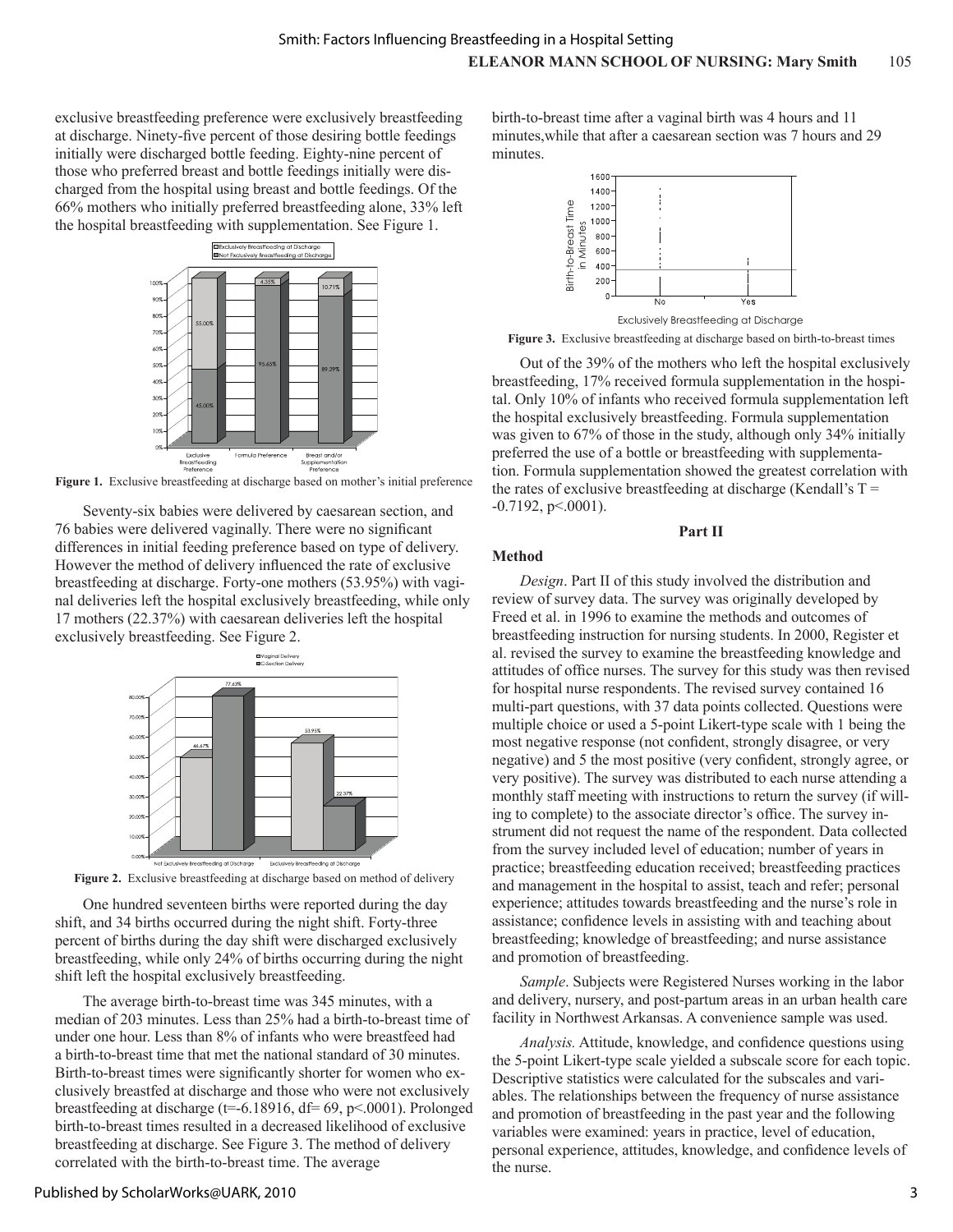106 INQUIRY Volume 11 2010

#### **Results**

Twenty-five out of 27 distributed surveys were filled out and anonymously submitted (a 93% response rate). The average length of practice was 10.2 years, with a median practice time of 4 years. Years in practice was not significantly related to the assistance and promotion of breastfeeding. The sample consisted of 4 diploma registered nurses, 8 associate degree registered nurses, and 13 baccalaureate degree registered nurses, with no participants having a master's degree. Eighty-eight percent reported that some of their breastfeeding education was received on the job, and all subjects reported that some breastfeeding education had been received. Only 16% received breastfeeding education through continuing education, the lowest reported source of education for the nurses. The relationship between level of nursing education and nurse assistance and the promotion of breastfeeding was not significant.

Sixteen nurses (64%) reported having breastfed their own infants. The average length of personal breastfeeding reported was 12.6 months +/- 16.8, with a median of 9 months. The majority of those with personal breastfeeding experience reported it as a positive to very positive experience, with a mean of 4.5 out of 5. Correlation analysis of the relationship between personal experience and nurse assistance and the promotion of breastfeeding did not yield a statistically significant relationship. Attitude scores were evaluated based on the nurses' perceptions of their role in breastfeeding and the importance of exclusive breastfeeding. The maximum attitude score possible was 30 based on a 5-point Likert scale. The mean attitude level of the nurses was 21, with a median of 21. Nurses strongly to somewhat disagreed that it was their role to follow up with breastfeeding mothers, with a mean score of 2.44 out of 5 on the Likert scale. Nurses were indifferent to the statement that exclusive breastfeeding is the most beneficial form of nutrition for the infant in the first four months of life, with a mean score of 3.68. Nurses also strongly to somewhat disagreed that supplementation was a cause of breastfeeding failure, with the mean answer being 2.56. See Figure 4.



**Figure 4.** Self-reported opinions of 25 RNs citing formula supplementation in the first two weeks of life as a cause for breastfeeding failure

Knowledge scores were based on levels of agreement with true statements regarding breastfeeding, including health benefits to the infant and proper discharge instructions for the breastfeeding mother. The maximum knowledge score was 28; the mean in this study was  $22.8 + (-3.0)$ , with a median of 22.5. The majority of the sample agreed that breastfed infants benefit from fewer ear infections and cases of gastroenteritis, increased immune function, and adequate weight gain without formula supplementation. Nurses provided correct discharge instructions that babies should return to birth weight in two weeks and that breasts will feel fuller prior to feeding. Neither the attitude nor the knowledge scores were significantly correlated with nursing assistance and promotion of breastfeeding.

https://scholarworks.uark.edu/inquiry/vol11/iss1/17

Confidence scores were based on self-reported abilities to assist with breastfeeding and help the mother with common breastfeeding concerns. The maximum confidence score was 51. The mean confidence reported in this study was 37, with a median of 39. Nurses were most confident in their ability to work with breastfeeding mothers concerning jaundice, with a mean score of 4.04 out of 5. Nurses reported being the least confident in assisting a mother with latch difficulties and educating a mother on her medication use while breastfeeding, with a mean of 3.32 out of 5 for both questions. The confidence of the nurse had a weak positive correlation ( $r = 0.28$ ,  $p = 0.17$ ) with the assistance and promotion of breastfeeding, but it was not statistically significant.

Nurses cited their own efforts to assist or to refer to a lactation consultant as the most common actions taken when a patient required breastfeeding assistance. Sixty-eight percent of the sample reported observing a patient breastfeeding over 50 times in the past year. Assistance and promotion scores were based on the self-reported frequency in the past year of counseling on feeding choices, teaching of breastfeeding techniques, providing breast pump instruction, counseling a mother with lactation problems, and encouraging breastfeeding over formula use. The maximum score was 15, with this sample averaging a score of 10 and a median score at 11. The majority of the sample (54%) reported providing breast pump instruction only 1 to 10 times throughout the past year, while the majority had counseled moms on feeding choices and taught breastfeeding techniques over 50 times in the past year. See Figure 5.



**Figure 5.** Self-reported frequency of breast pump instruction over the past year

Thirty-six percent had encouraged breastfeeding over the use of formula 50+ times in the past year. No factor was significantly correlated with nurse assistance and promotion of breastfeeding. See Figure 6.



**Figure 6.** Self-reported frequency of encouraging breastfeeding over formula use over the past year

#### **Discussion**

Part I of this study used a chart review to examine factors influencing exclusive breastfeeding on discharge. Several factors were identified as related to exclusive breastfeeding. Caesarean delivery, births on night shift, longer birth-to-breast times, and formula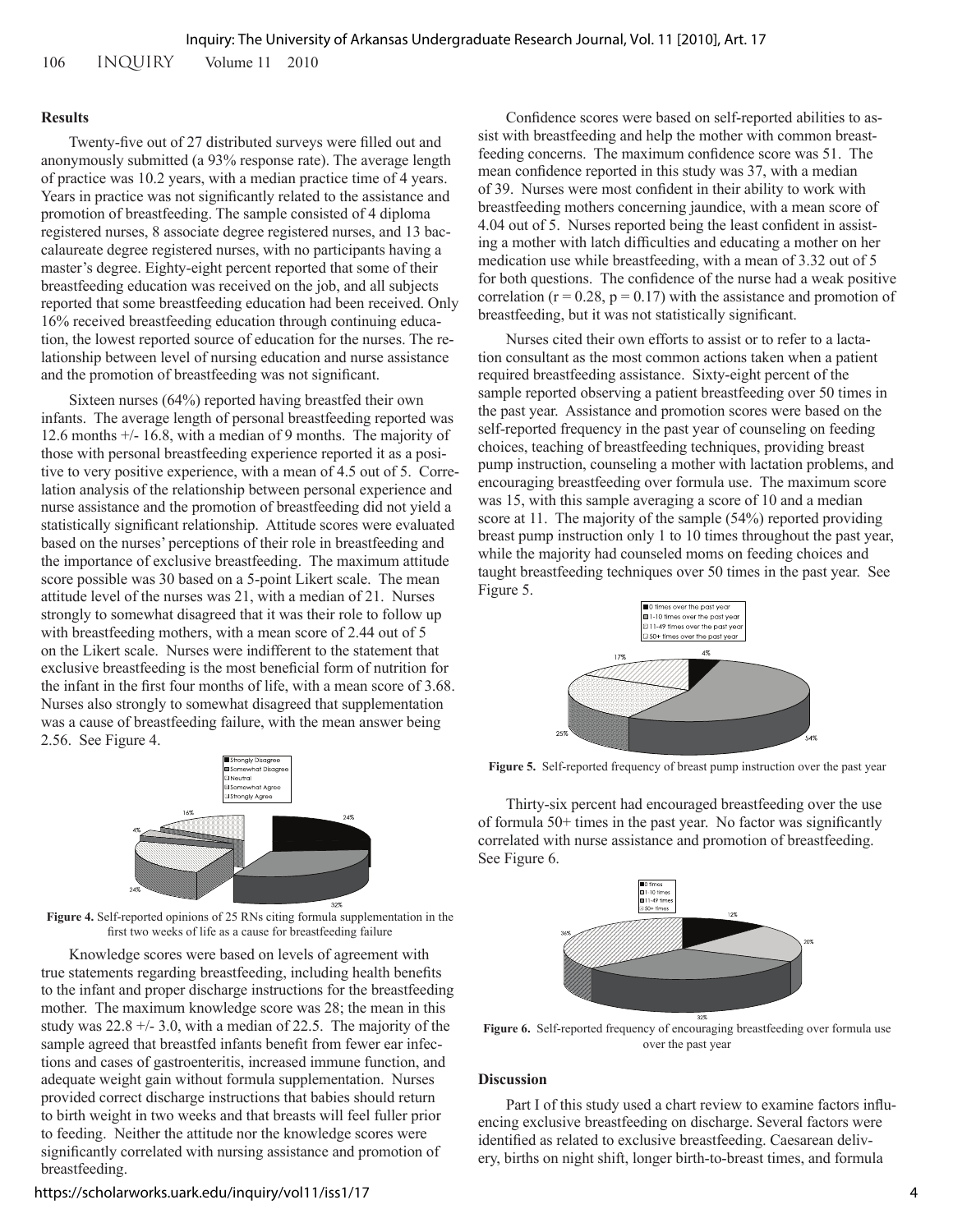supplementation resulted in decreased rates of exclusive breastfeeding at discharge. Mother's initial preference was not significantly related to breastfeeding at the time of discharge. The majority of mothers with initial preferences for only bottle feedings or a breast/ bottle combination were discharged using their preferred practice. Only 10% of those preferring both and 4% of those preferring formula were discharged exclusively breastfeeding. However, 45% of those who preferred exclusive breastfeeding were not discharged doing so.

With the *Healthy People 2010* goal of 75% breastfeeding in the postpartum period, mothers were closer to reaching the goal at hospital admission, with 66% of mothers wanting to exclusively breastfeed, than at discharge, when only 39% of the sampled population was exclusively breastfeeding. The decrease in the mothers exclusively breastfeeding at discharge is presumed to be related to factors in the hospital setting, not to prenatal care or parenting classes. One such factor might be nursing encouragement. In Part II of this study, only 36% of the nurses encouraged breastfeeding over formula more than 50 times in the past year, which is minimally once a week. Though the majority strongly agreed that breastfeeding support was an important use of their time, nurses responded neutrally to the importance of exclusive breastfeeding for the nutrition of the infant, despite its label as the optimal feeding choice for infants (WHO, 2003). The low percentage of breastfeeding promotion and an apparently apathetic attitude towards the importance of breastfeeding could explain some of the large differences in exclusive breastfeeding at discharge for those mothers who initially preferred exclusive breastfeeding versus those that accepted supplementation.

Though the initial preferences did not significantly vary between mothers having vaginal or caesarean deliveries, exclusive breastfeeding at discharge decreased with a caesarean delivery. The care a mother receives after a c-section can influence feeding outcomes (McFadden et al., 2009). Exclusive breastfeeding rates also dropped for births on the night shift. Birth-to-breast time was also an average of 3 hours and 18 minutes longer after caesarean deliveries. This is consistent with studies indicating that caesarean birth is a barrier to the early initiation of breastfeeding (Rowe-Murray et al., 2003). Research suggests that the birth-to-breast time should be thirty minutes after a normal vaginal delivery for successful breastfeeding in the future (WHO, 1998). Neither delivery method in this study yielded an acceptable birth-to-breast time. Both delivery types, time of shift during birth, and birth-to-breast time significantly influenced exclusive breastfeeding at discharge.

Finally, formula supplementation significantly decreased exclusive breastfeeding at discharge. The majority of surveyed nurses did not agree that supplementation caused breastfeeding failure, though research suggests formula supplementation in the hospital impedes long-term breastfeeding success (Tender et al., 2009; Glagnon, 2005). The lowest rate of exclusive breastfeeding at discharge was for infants who had received formula supplementation.

The nurses in Part II of the study had positive scores for attitudes, knowledge, confidence, and assistance/promotion of breastfeeding; however, they scored lowest in attitudes for all categories, which is an important finding since nurse attitudes significantly influence breastfeeding success (Ellis et al., 1983; Williams et al., 1999). Knowledge and attitude scores did not yield significant

correlations with the assistance and promotion of breastfeeding. A weak positive correlation was noted between confidence in breastfeeding promotion and the nurses' assistance and promotion of breastfeeding, though it was not statistically significant. Overall, only two-thirds of the nurses assisted and promoted breastfeeding on a near weekly basis. The survey revealed that most nurses do not regularly provide instruction on breast pumps, counsel a mom with lactation problems, or encourage breastfeeding over formula. The majority do not believe it is their role to follow up or that supplementation causes breastfeeding failure.

The results of Part I are generalizable to the target population at this particular hospital. Generalizability could be increased with random samplings from other area hospitals to explain a target population of the region. The results of Part II are likely not generalizable to the target population outside of the surveyed group due to the small sample size and method of convenience sampling versus random sampling.

## *Nursing Implications*

The results of the study have implications for nursing education and practice in order to improve breastfeeding in hospital settings to ensure that infants are receiving the best nutrition. Nurses reported low frequencies of breast pump instructions and a lack of confidence in educating mothers about medication compatibility and breastfeeding. Because pumping breast milk enables nursing mothers to return to work while still providing breast milk to the infant, nurses should educate themselves on the availability and types of breast pumps available to buy, rent, or use on their unit. Encouraging a new mother to use a breast pump in the hospital setting if she must return to work could improve her success in breastfeeding the infant long term. By gaining confidence in educating mothers about the use of medication while breastfeeding, nurses may increase how often they assist with and promote breastfeeding. LactMed is a resource that nurses can utilize to look up drugs and their compatibility with breastfeeding (US NLM, 2009).

Nurses should also gain awareness about the new *Healthy People 2020* goals for breastfeeding. By increasing the awareness of factors that can decrease breastfeeding success, such as caesarean deliveries, births on the night shift, delayed birth-to-breast times, and formula supplementation, nurses can prepare themselves to implement more interventions to assist and promote breastfeeding when these factors are present. Because in-hospital staff members influence the nutrition decisions parents make for their infants, nurses play a direct role in increasing breastfeeding rates. In addition to meeting WHO standards for breastfeeding, nurses should be aware of evidence-based practices concerning breastfeeding to provide optimal patient care. Research demonstrates that formula supplementation in the hospital can lead to long-term breastfeeding failure; therefore, measures should be taken to ensure that nutrition is properly maintained and that the mother is educated and assisted with breastfeeding, particularly if these are her wishes (Tender et al., 2009).

In the present study, the majority of mothers with initial preferences for formula feeding or breast and supplementation left the hospital practicing their initial preference, but nearly half of mothers initially preferring exclusive breastfeeding left the hospital doing otherwise. These data suggest that the hospital staff may not have been cognizant of the mother's wishes or were not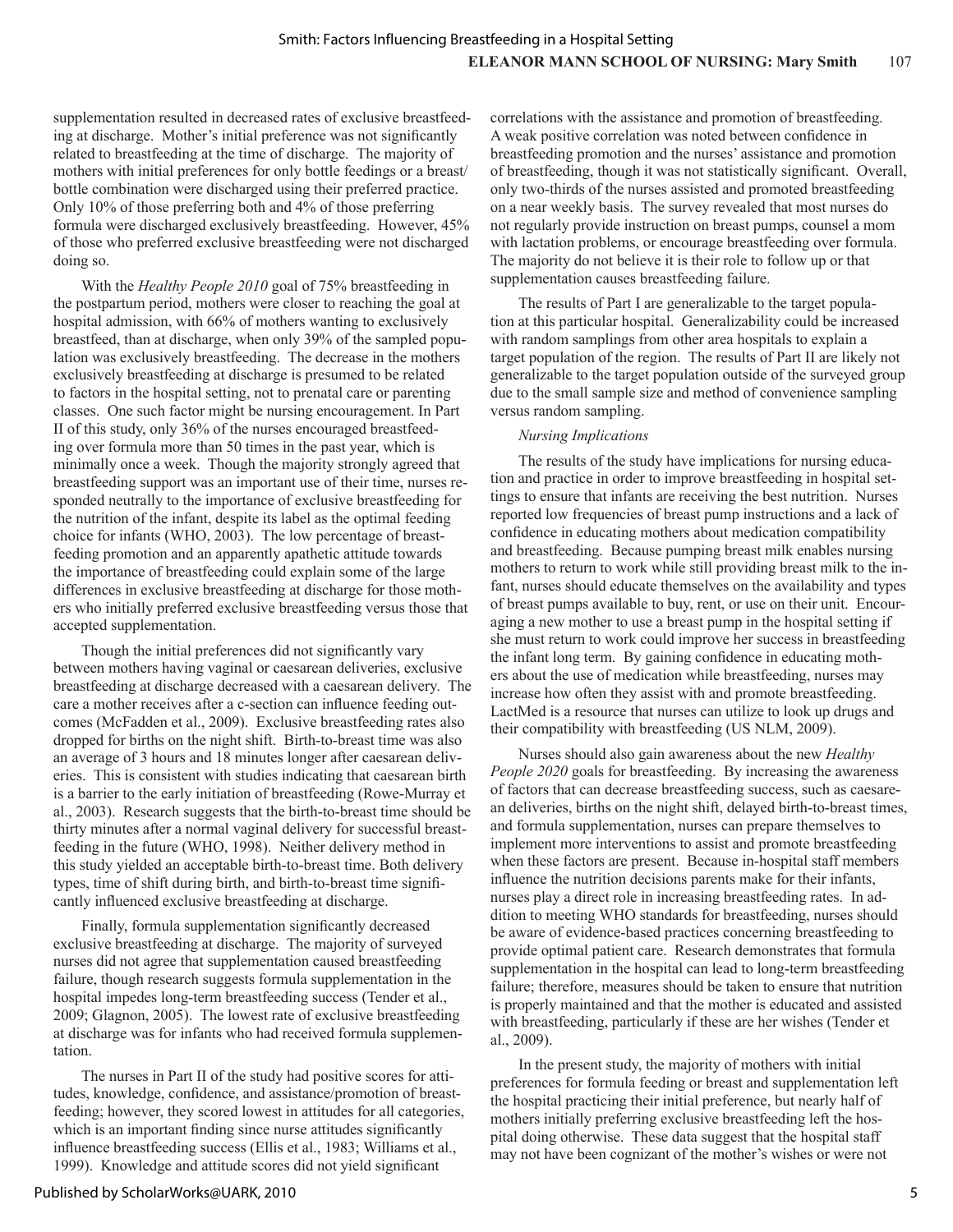108 INQUIRY Volume 11 2010

determined to fulfill her preferences during her hospital stay. The American Nurses Association Code of Ethics (2005) states that the "nurse's primary commitment is to the patient." Measures should be taken to advocate for the health of the mother and the infant and fulfill the feeding preferences of mothers.. To improve the health of patients in the maternal-newborn setting and reach future *Healthy People 2020* goals, implementing practices and attitudes that promote exclusive breastfeeding is essential.

## *Limitations*

Limitations to Part I of the study include variations in charting methods used by nurses to document a mother's initial preference and feeding times. Exclusive breastfeeding at discharge was based on the electronic documentation of feeding methods during the final 12 hours of the hospital stay. Inaccuracies could occur if not all of the feedings were documented in that time period.

Limitations to Part II of the study include the small size of the survey sample. Scores on the survey were self-reported and may not reflect the actual practices of the nurses. The shift of the nurse could have been reported and could have potentially yielded a relationship with assistance and promotion of breastfeeding.

## *Future Research*

Subsequent studies could explore more fully the relationship between time of birth and breastfeeding at discharge. A larger study of nurses' assistance and promotion of breastfeeding may yield statistically significant relations with attitude, knowledge, and confidence in hospital nurses. A qualitative study of the nurses' reflections on practice may help uncover additional factors that influence breastfeeding rates.

## **Acknowledgement**

Permission to use and modify the tool was obtained from Nancy Register, RN-CS, MSN, FNP; Dietra Lowdermilk, PhD, RNC, FAAN; and Gary L. Freed, MD, MPH.

## **References**

- American Academy of Pediatrics, (2005). Breastfeeding and the use of human milk. Pediatrics, 115(2), 196–506.
- American Nurses Association (2005). Code of ethics for nurses. American Nurses Association. Retrieved from: nursingworld.org

Armstrong, J., Reilly, J., & the Child Health Information team (2002). Breastfeeding and lowering the risk of childhood obesity. The Lancet, 359(9322), 2003-2004.

Bai, Y., Middlestadt, S., Peng, C., & Fly, A. (2010). Predictors of continuation of exclusive breastfeeding for the first six months of life. Journal of Human Lactation, 26(1), 26-34. Retrieved from CINAHL with Full Text database.

Ball, T.M., &Wright, A.L. (1999). Health care cost of formulafeeding in the first year of life. Pediatrics,103(4):870 –876.

Barret, J. (2004). Children's health: breastfeeding and babies' lives. Environmental Health Perspectives, 112(10), A547.

Baxter, J. (2006). Women's experience of infant feeding following birth by caesarean section. British Journal of Midwifery, 14(5), 290-295. Retrieved from CINAHL with Full Text database.

Centers for Disease Control and Prevention, Department of Health and Human Services (2008). Breastfeeding report card, United States 2008: Outcome indicators, based on the United States

National Immunization Survey, 2005 Births. Available at http://www.cdc.gov/breastfeeding/data/report\_card2.htm.

Chilvers, C. (1993). Breastfeeding and risk of breast cancer in young women. UK National Case Cont Study Group. British Medical Journal, 307:17-20

Cumming, R.G., & Klineberg, R.J. (1993). Breastfeeding and other reproductive factors and the risk of hip fractures in elderly women. International Journal of Epidemiology, 22:684 –691.

Dabrowski, G. (2007). Skin-to-skin contact: Giving birth back to mothers and babies. Nursing for Women's Health, 11, 65-71.

Dewey, K.G., Heinig, M.J., & Nommsen, L.A. (1993). Maternal weight-loss patterns during prolonged lactation. American Journal of Clinical Nutrition, 58:162 –166.

DiGirolamo, A., Manninen, D., Cohen, J., Shealy, K., Murphy, P., MacGowan, C., et al. (2008). Breastfeeding-related maternity practices at hospitals and birth centers--United States, 2007. MMWR: Morbidity and Mortality Weekly Report, 57(23), 621-625. Retrieved October 14, 2008, doi:CAS-00088136

Ellis, D., & Hewat, R. (1983). Do nurses help or hinder mothers who breastfeed? Journal of Advanced Nursing, 8(4), 281-288. http://search.ebscohost.com

Freed, G., Clark, S., Harris, B., & Lowdermilk, D. (1996). Methods and outcomes of breastfeeding instruction for nursing students. Journal of Human Lactation 12:105-110.

Fox, K., et al. (1993). Reproductive correlates of bone mass in elderly women. Journal of Bone and Mineral Research, 8(8): 901-908.

Gagnon, A. J., Leduc, G., Waghorn, K., Yang, H., & Platt, R. (2005). In-hospital formula supplementation of healthy breast feeding newborns. Journal of Human Lactation, 21:397-405.

Galson, S. (2008). Mothers and children benefit from breastfeeding. Journal of the American Dietetic Association, 108(7), 1106.

Gibson, M. E. (2005). Getting back to basics: the curious history of breastfeeding in the United States. American Journal of Nursing, 105(10), 72C–73C.

Gray, L., Miller, L. W., Philipp, B. L., & Blass, E. M. (2002). Breastfeeding is analgesic in healthy newborns. Pediatrics, 109(4), 590–593.

Greer, F. R., Sicherer, S. H., Burks, A. W., & the Committee on Nutrition and Section on Allergy and Immunology (2008). Effects of early nutritional interventions on the development of atopic disease in infants and children: the role of maternal dietary restriction, breastfeeding, timing of introduction of complementary foods, and hydrolyzed formulas. Pediatrics, 121: 183- 91.

Grummer-Strawn, L., & Mei, Z. (2004). Does breastfeeding protect against pediatric overweight? Pediatrics, 113(2), e81-e86.

Gwinn, M. L., et al. (1990). Pregnancy, breastfeeding and oral contraceptives and the risk of epithelial ovarian cancer. Journal of Clinical Epidemiology, 43:559-68

Li, R., Darling, N., Maurice, E., Barker, L., & Grummer-Strawn, L. (2005). Breastfeeding rates in the United States by characteristics of the child, mother or family: The 2002 National Immunization Survey. Pediatrics, 115(1). Available at: www.pediatrics.org/cgi/content/full/115/1/e31